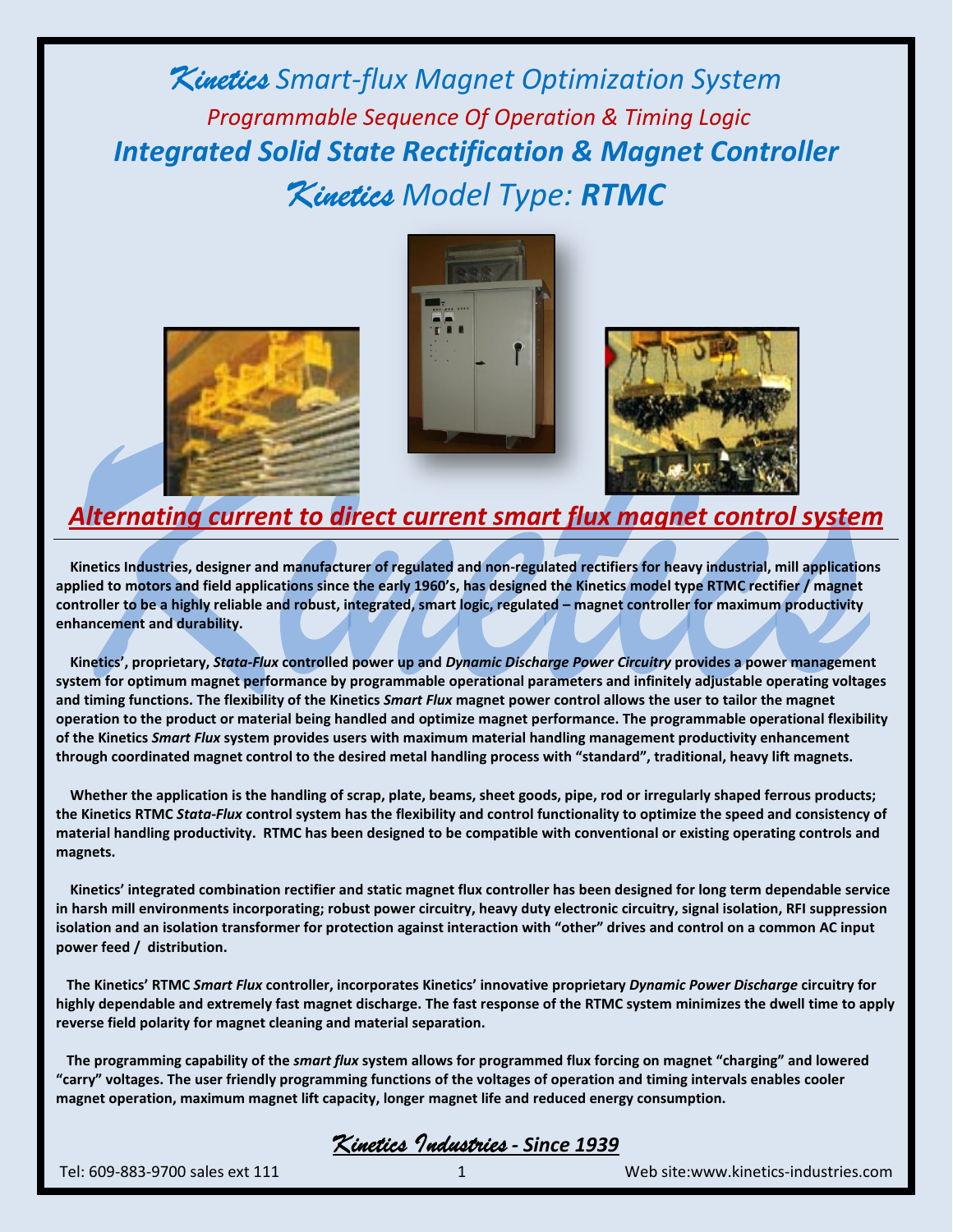## *Kinetics RTMC – Smart flux rectifier / magnet controller*

**System key features:**

- **Kinetics' highly reliable, heavy mill duty, bi-directional SCR regulated rectifier designed and rated for highly inductive magnet loads.**
- **Kinetics fast response 100% solid state magnet controller system.**
- **Shortened magnet operation cycling time by Kinetics'** *Dynamic Power Discharge Circuitry*
- **Negative field polarity reversal for consistent & reliable "magnet clearing" for deliberate & uniform load separation.**
- **Thyrister rectifier voltage control provides solid state flux-forcing capability for accelerated magnet charge.**
- **Thyrister rectifier voltage control provides reduced rectifier voltage control for magnet load holding at reduced magnet temperature and magnet carrying load capacity.**
- **User friendly, digital, programmable timing of operational cycle functions for magnet charging, load holding, load drop and polarity reversal for uniform magnet load clearing.**
- *Stata –FF-Economy* **function for automatic voltage reduction to a magnet hold – magnet operates cooler reducing energy consumption and maximizing magnet lifting capacity is available.**
- **Reverse flux forcing for accelerated magnet clearing for dependable and uniform metal separation.**
- **Incomplete sequence of operation protection.**
- **Increase the lifting capacity of magnet by improved operational efficiency.**
- **Increase crane or mill utilization capacity by faster turn cycles of fast magnet charge – greater magnet lift capacity by consistently cooler magnet run temperatures – fast magnet cleaning.**
- **System can be powered from a direct feed AC generator – isolation transformer is changed to an auto-transformer significantly reducing cost, space footprint and weight. Idea for mobile scrap yard magnet crawler cranes.**

*Kinetics* **RTMC advantages over traditional electro-mechanical magnet controller packages:**

- **Kinetics** *Smart Flux* **technology for highly flexible and infinity adjustable time and voltage function for magnet production optimization. Increases magnet lighting capacity 20 to 50%.**
- **Capacity for magnet & process tailoring to maximize process productivity and product quality control.**
- **Enhanced magnet protections for reduced maintenance and extension of magnet longevity**
- **Reduced space utilization footprint**
- **Solid state RTMC system has reduced maintenance requirement verses electro-mechanical, "arching" contact tip wear, contactors and relays.**
- **Energy efficiency optimization via the design of the RTMC system and smart control of the magnet performance by smart magnet flux management.**
- **Enclosures can be non-vented, totally enclosed, for harsh or all weather installation environments. Kinetics' solid state RTMC systems do not have the problem of corrosive gases generated by arching contactors and relays that requires enclosure venting.**
- **Smart diagnostics of the system for ease of service and maintenance.**
- **Kinetics' proven solid state rectification and inductive field control technology manufactured with robust construction for the highly demanding, harsh environments of the metals and metal processing industries.**
- **All major and critical components within the RTMC system are designed, manufactured, tested and supported directly by Kinetics.**



**140 Stokes Ave. Trenton, NJ 08638** E-mail[: Info@kinetics-industries.com](mailto:Info@kinetics-industries.com) Web site[: www.kinetics-industries.com](http://www.kinetics-industries.com/)